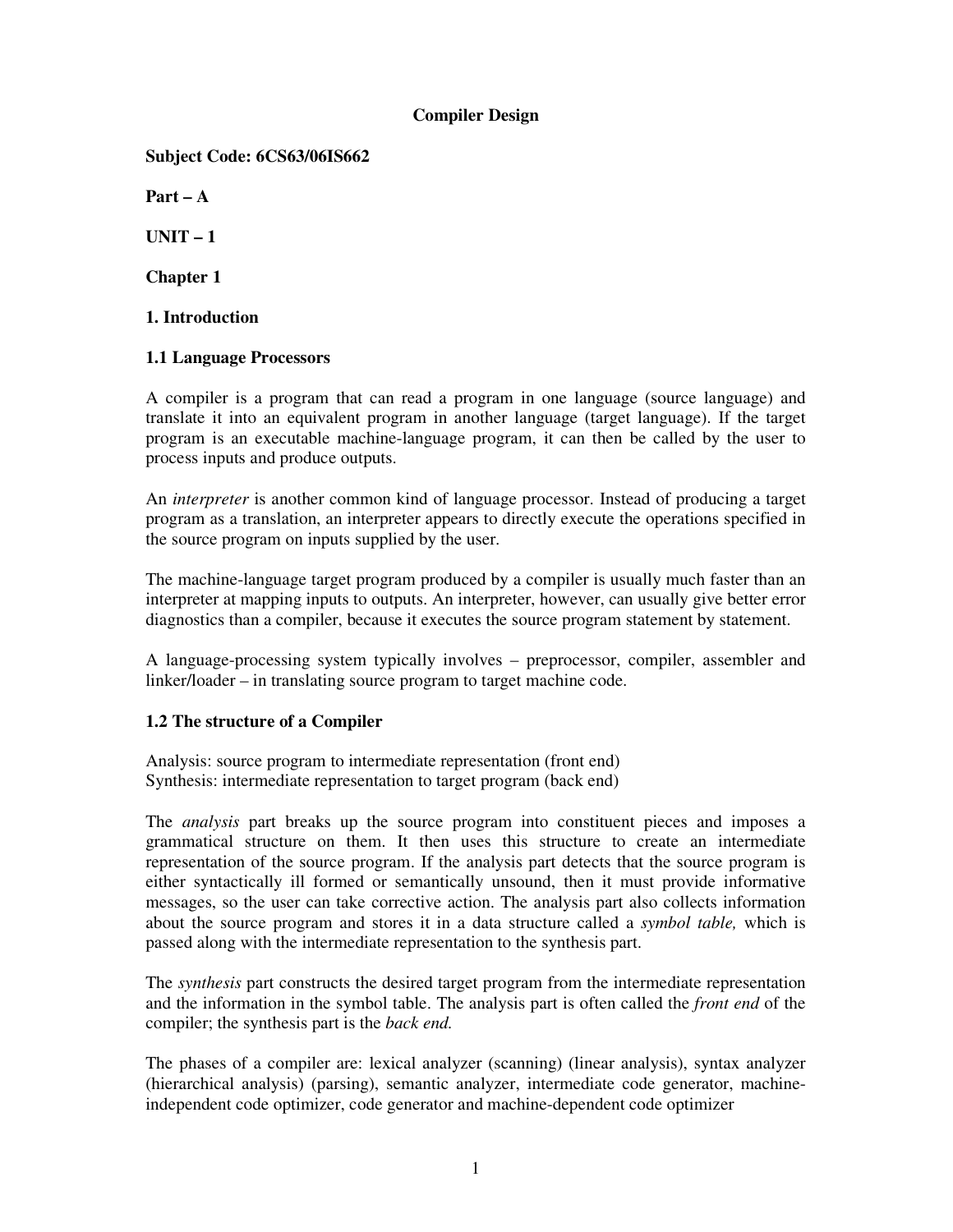Symbol table manager and error handler are two independent modules which will interact with all phases of compilation. A symbol table is a data structure containing a record for each identifier with fields for the attributes of the identifier. When an identifier in the source program is detected by the lexical analyzer, the identifier is entered into the symbol table. Each phase can encounter errors. After detecting an error, a phase must somehow deal with that error, so that compilation must proceed, allowing further errors in the source program to be detected.

The first phase of a compiler is called *lexical analysis* or *scanning.* The lexical analyzer reads the stream of characters making up the source program and groups the characters into meaningful sequences called *lexemes.* For each lexeme, the lexical analyzer produces as output a *token* of the form

### *(token-name, attribute-value)*

that it passes on to the subsequent phase, syntax analysis. In the token, the first component *token-name* is an abstract symbol that is used during syntax analysis, and the second component *attribute-value* points to an entry in the symbol table for this token. Information from the symbol-table entry is needed for semantic analysis and code generation.

The second phase of the compiler is *syntax analysis* or *parsing.* The parser uses the first components of the tokens produced by the lexical analyzer to create a tree-like intermediate representation that depicts the grammatical structure of the token stream. A typical representation is a *syntax tree* in which each interior node represents an operation and the children of the node represent the arguments of the operation.

The *semantic analyzer* uses the syntax tree and the information in the symbol table to check the source program for semantic consistency with the language definition. It also gathers type information and saves it in either the syntax tree or the symbol table, for subsequent use during intermediate-code generation.

In the process of translating a source program into target code, a compiler may construct one or more intermediate representations, which can have a variety of forms. Syntax trees are a form of intermediate representation; they are commonly used during syntax and semantic analysis.

The machine-independent code-optimization phase attempts to improve the intermediate code so that better target code will result. Usually better means faster, but other objectives may be desired, such as shorter code, or target code that consumes less power.

The code generator takes as input an intermediate representation of the source program and maps it into the target language. If the target language is machine code, registers Or memory locations are selected for each of the variables used by the program. Then, the intermediate instructions are translated into sequences of machine instructions that perform the same task. A crucial aspect of code generation is the judicious assignment of registers to hold variables. Different compiler construction tools are: parser generators, scanner generators, syntaxdirected translation engines, code-generator generators, data-flow analysis engines, compilerconstruction toolkits.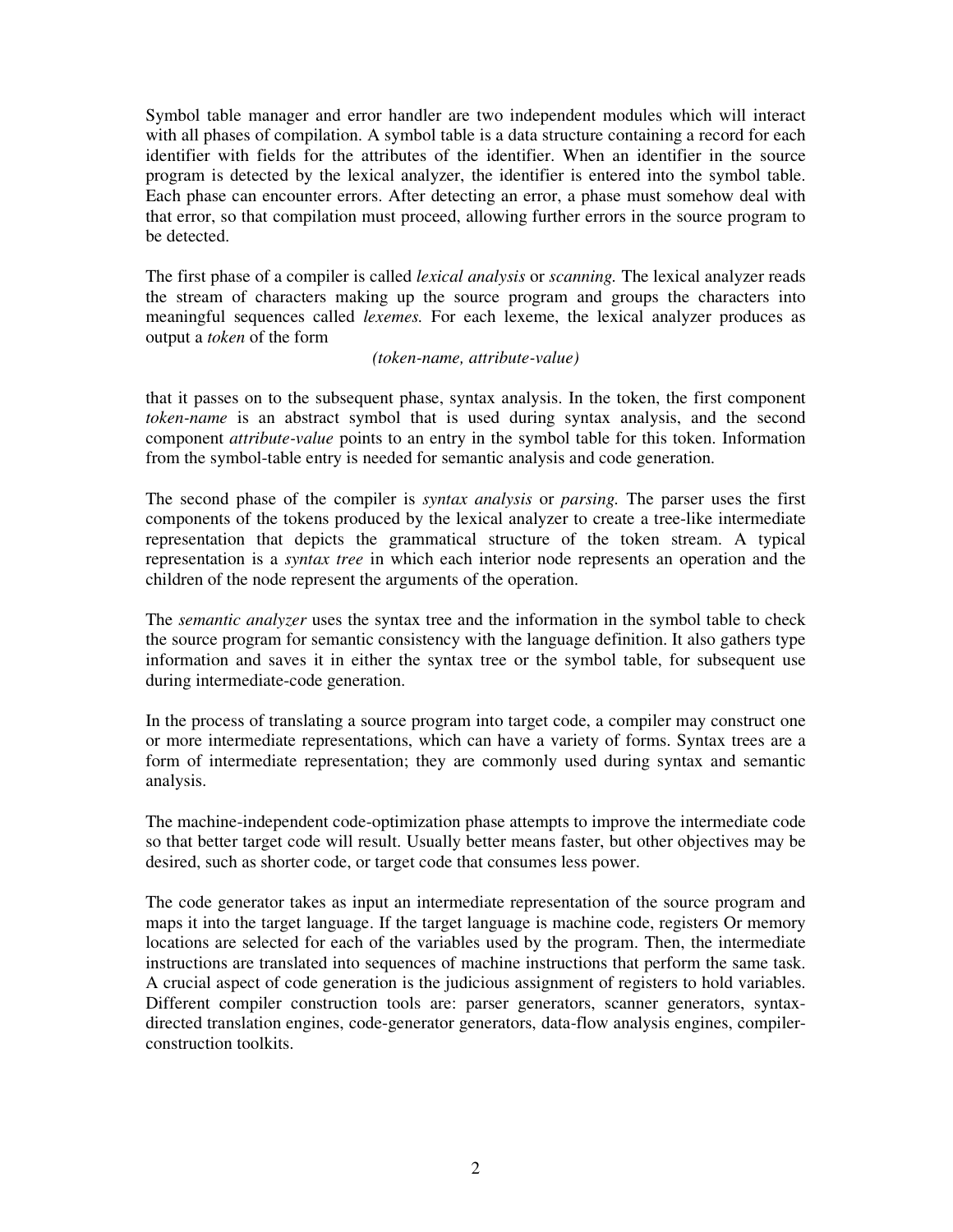## **1.3 The Evolution of Programming Languages**

### *The move to higher-level languages*

The first step towards more people-friendly programming languages was the development of mnemonic assembly languages in the early 1950's. Initially, the instructions in an assembly language were just mnemonic representations of machine instructions. Later, macro instructions were added to assembly languages so that a programmer could define parameterized shorthands for frequently used sequences of machine instructions.

## *Impacts on compilers*

Compilers can help promote the use of high-level languages by minimizing the execution overhead of the programs written in these languages. Compilers are also critical in making high-performance computer architectures effective on users' applications. In fact, the performance of a computer system is so dependent on compiler technology that compilers are used as a tool in evaluating architectural concepts before a computer is built.

## **1.4 The Science of Building a Compiler**

A compiler must accept all source programs that conform to the specification of the language; the set of source programs is infinite and any program can be very large, consisting of possibly millions of lines of code. Any transformation performed by the compiler while translating a source program must preserve the meaning of the program being compiled. Compiler writers thus have influence over not just the compilers they create, but all the programs that their compilers compile. This leverage makes writing compilers particularly rewarding; however, it also makes compiler development challenging.

## *Modeling in compiler design and implementation*

The study of compilers is mainly a study of how we design the right mathematical models and choose the right algorithms, while balancing the need for generality and power against simplicity and efficiency.

## *The science of code optimization*

The term "optimization" in compiler design refers to the attempts that a compiler makes to produce code that is more efficient than the obvious code. "Optimization" is thus a misnomer, since there is no way that the code produced by a compiler can be guaranteed to be as fast or faster than any other code that performs the same task.

Finally, a compiler is a complex system; we must keep the system simple to assure that the engineering and maintenance costs of the compiler are manageable. There is an infinite number of program optimizations that we could implement, and it takes a nontrivial amount of effort to create a correct and effective optimization. We must prioritize the optimizations, implementing only those that lead to the greatest benefits on source programs encountered in practice.

Thus, in studying compilers, we learn not only how to build a compiler, but also the general methodology of solving complex and open-ended problems. The approach used in compiler development involves both theory and experimentation. We normally start by formulating the problem based on our intuitions on what the important issues are.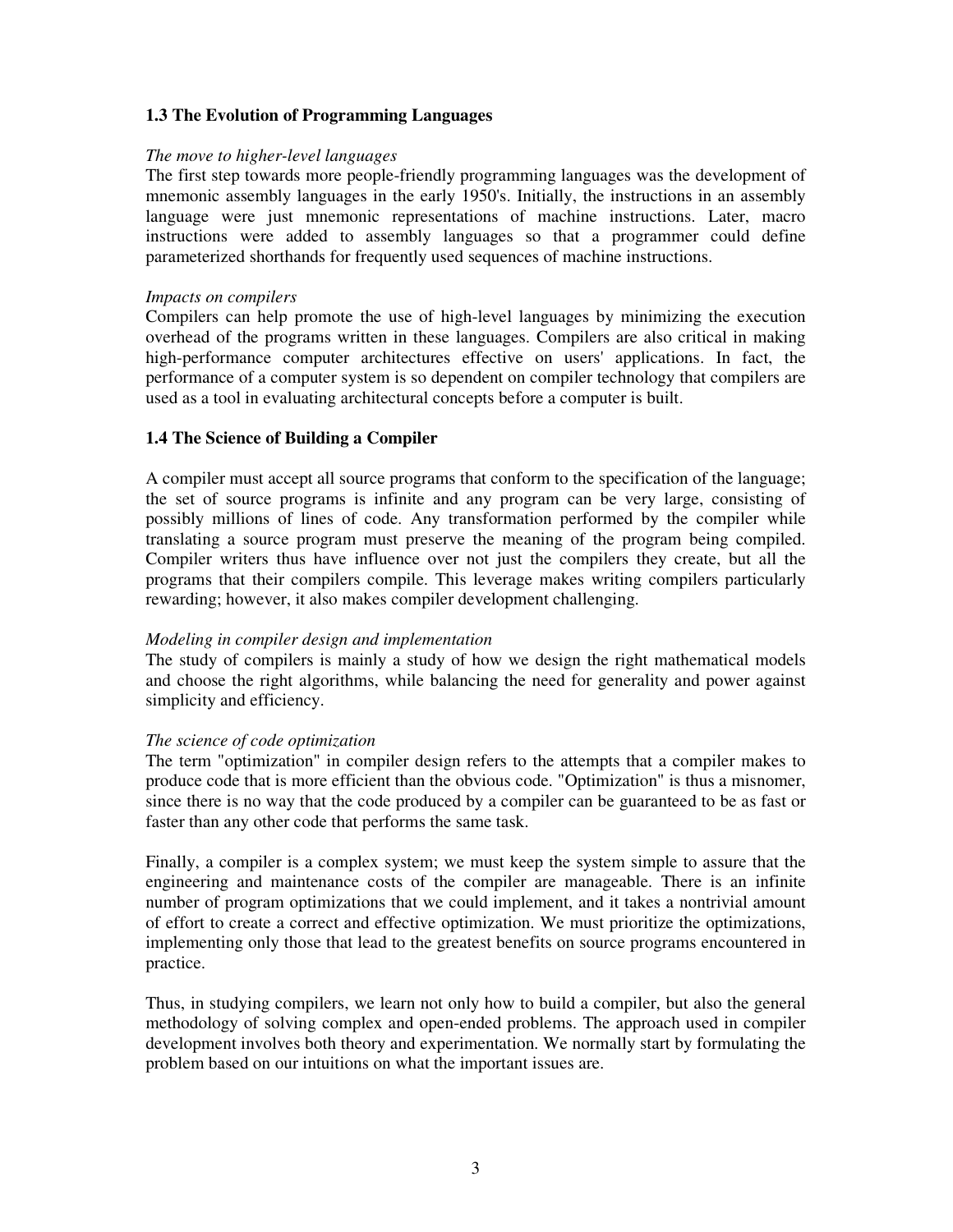## **1.5 Applications of Compiler Technology**

### *Implementation of high-level programming languages*

A high-level programming language defines a programming abstraction: the programmer expresses an algorithm using the language, and the compiler must translate that program to the target language. Generally, higher-level programming languages are easier to program in, but are less efficient, that is, the target programs run more slowly. Programmers using a lowlevel language have more control over a computation and can, in principle, produce more efficient code. Unfortunately, lower-level programs are harder to write and — worse still less portable, more prone to errors, and harder to maintain. Optimizing compilers include techniques to improve the performance of generated code, thus offsetting the inefficiency introduced by high-level abstractions.

## *Optimizations for computer architectures*

The rapid evolution of computer architectures has also led to an insatiable demand for new compiler technology. Almost all high-performance systems take advantage of the same two basic techniques: *parallelism* and *memory hierarchies.* Parallelism can be found at several levels: at the *instruction level,* where multiple operations are executed simultaneously and at the *processor level,* where different threads of the same application are run on different processors. Memory hierarchies are a response to the basic limitation that we can build very fast storage or very large storage, but not storage that is both fast and large.

*Parallelism-*All modern microprocessors exploit instruction-level parallelism. However, this parallelism can be hidden from the programmer. Programs are written as if all instructions were executed in sequence; the hardware dynamically checks for dependencies in the sequential instruction stream and issues them in parallel when possible. In some cases, the machine includes a hardware scheduler that can change the instruction ordering to increase the parallelism in the program. Whether the hardware reorders the instructions or not, compilers can rearrange the instructions to make instruction-level parallelism more effective.

*Memory Hierarchies-* A memory hierarchy consists of several levels of storage with different speeds and sizes, with the level closest to the processor being the fastest but smallest. The average memory-access time of a program is reduced if most of its accesses are satisfied by the faster levels of the hierarchy. Both parallelism and the existence of a memory hierarchy improve the potential performance of a machine, but they must be harnessed effectively by the compiler to deliver real performance on an application.

## *Design of new computer architectures*

In the early days of computer architecture design, compilers were developed after the machines were built. That has changed. Since programming in highlevel languages is the norm, the performance of a computer system is determined not by its raw speed but also by how well compilers can exploit its features. Thus, in modern computer architecture development, compilers are developed in the processor-design stage, and compiled code, running on simulators, is used to evaluate the proposed architectural features.

## *Program translations*

While we normally think of compiling as a translation from a high-level language to the machine level, the same technology can be applied to translate between different kinds of languages.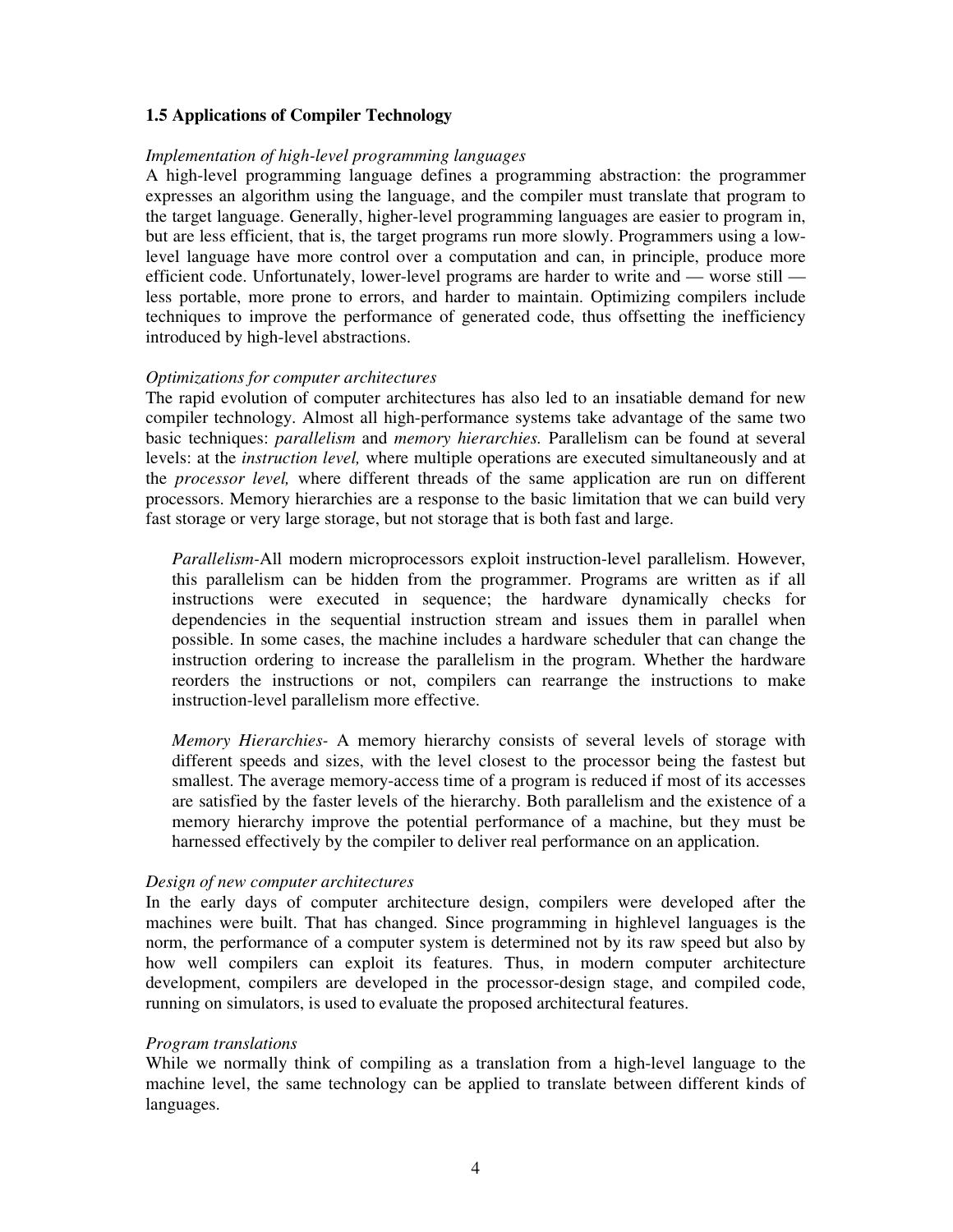#### *Software productivity tools*

Programs are arguably the most complicated engineering artifacts ever produced; they consist of many details, every one of which must be correct before the program will work completely. As a result, errors are rampant in programs; errors may crash a system, produce wrong results, render a system vulnerable to security attacks, or even lead to catastrophic failures in critical systems. Testing is the primary technique for locating errors in programs. An interesting and promising complementary approach is to use data-flow analysis to locate errors statically (that is, before the program is run). Dataflow analysis can find errors along all the possible execution paths, and not just those exercised by the input data sets, as in the case of program testing. Many of the data-flow-analysis techniques, originally developed for compiler optimizations, can be used to create tools that assist programmers in their software engineering tasks.

### **1.6 Programming Language Basics**

### *The static/dynamic distinction*

Among the most important issues that we face when designing a compiler for a language is what decisions can the compiler make about a program. If a language uses a policy that allows the compiler to decide an issue, then we say that the language uses a *static* policy or that the issue can be decided at *compile time.* On the other hand, a policy that only allows a decision to be made when we execute the program is said to be a *dynamic policy* or to require a decision at *run time.*

### *Environments and states*

Another important distinction we must make when discussing programming languages is whether changes occurring as the program runs affect the values of data elements or affect the interpretation of names for that data. For example, the execution of an assignment such as  $\mathbf{x} = \mathbf{v} + 1$  changes the value denoted by the name *x*. More specifically, the assignment changes the value in whatever location is denoted by *x.* 

### *Static scope and block structure*

Most languages, including C and its family, use static scope. The scope rules for C are based on program structure; the scope of a declaration is determined implicitly by where the declaration appears in the program. Later languages, such as  $C + +$ , Java, and  $C \#$ , also provide explicit control over scopes through the use of keywords like **public, private,** and **protected.** In this section we consider static-scope rules for a language with blocks, where a *block* is a grouping of declarations and statements. C uses braces {and} to delimit a block; the alternative use of **b e g in** and **end** for the same purpose dates back to *Algol*.

### *Explicit access control*

Classes and structures introduce a new scope for their members. If *p* is an object of a class with a field (member) *x*, then the use of *x* in *p.x* refers to field *x* in the class definition. In analogy with block structure, the scope of a member declaration *x* in a class *C* extends to any subclass *C*, except if *C* has a local declaration of the same name *x.*

### *Dynamic scope*

Technically, any scoping policy is dynamic if it is based on factor(s) that can be known only when the program executes. The term *dynamic scope,* however, usually refers to the following policy: a use of a name *x* refers to the declaration of *x* in the most recently called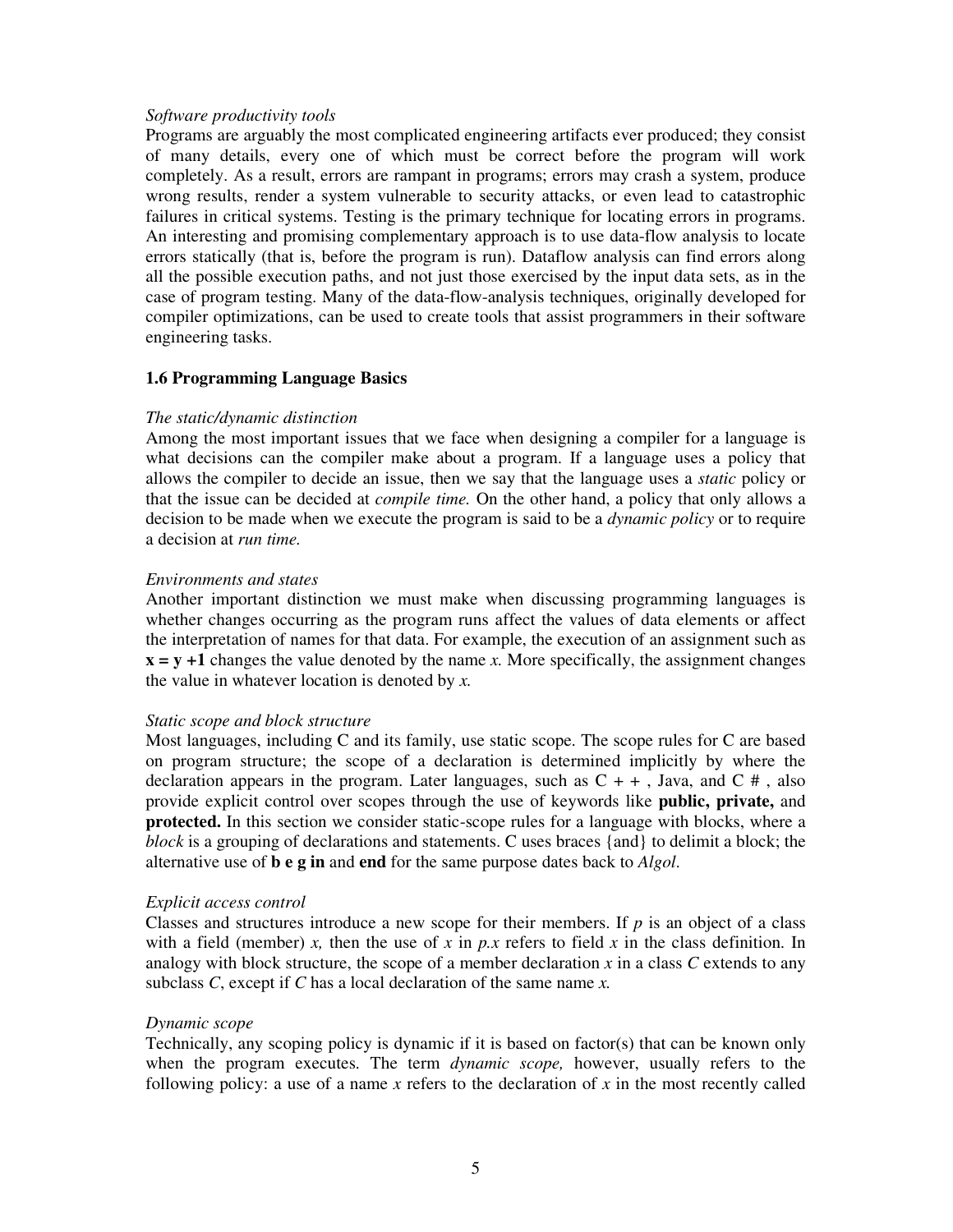procedure with such a declaration. Dynamic scoping of this type appears only in special situations.

### *Parameter passing mechanisms*

All programming languages have a notion of a procedure, but they can differ in how these procedures get their arguments. In this section, we shall consider how the *actual parameters*  (the parameters used in the call of a procedure) are associated with the *formal parameters*  (those used in the procedure definition). Which mechanism is used determines how the calling-sequence code treats parameters. The great majority of languages use either "call-byvalue," or "call-by-reference," or both. We shall explain these terms, and another method known as "call-by-name," that is primarily of historical interest.

## *Aliasing*

There is an interesting consequence of call-by-reference parameter passing or its simulation, as in Java, where references to objects are passed by value. It is possible that two formal parameters can refer to the same location; such variables are said to be *aliases* of one another. As a result, any two variables, which may appear to take their values from two distinct formal parameters, can become aliases of each other, as well.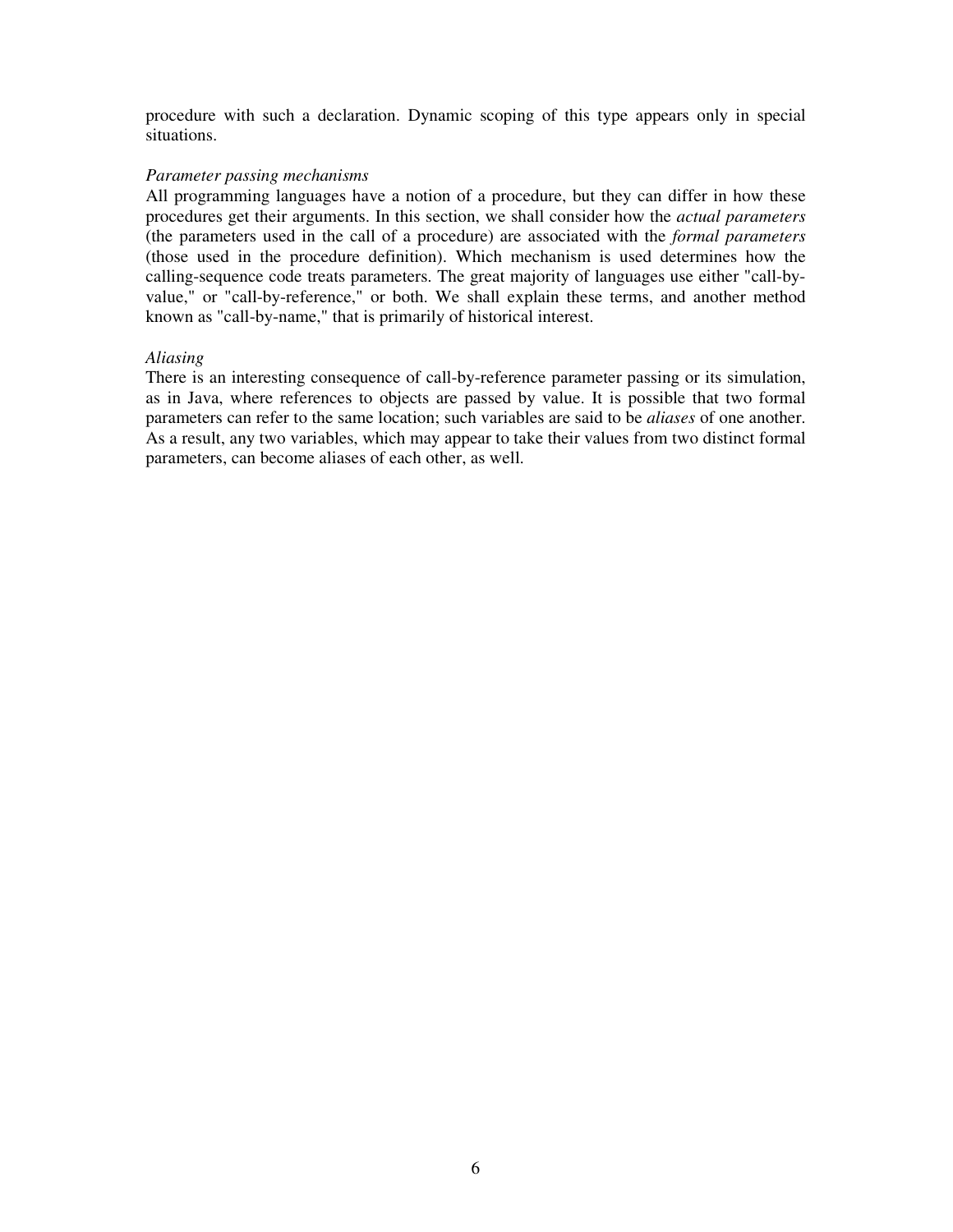# **Chapter 3**

## **Lexical Analysis**

Lexical analysis reads characters from left to right and groups into tokens. A simple way to build lexical analyzer is to construct a diagram to illustrate the structure of tokens of the source program. We can also produce a lexical analyzer automatically by specifying the lexeme patterns to a *lexical-analyzer generator* and compiling those patterns into code that functions as a lexical analyzer. This approach makes it easier to modify a lexical analyzer, since we have only to rewrite the affected patterns, not the entire program.

Three general approaches for implementing lexical analyzer are:

- i. Use lexical analyzer generator (LEX) from a regular expression based specification that provides routines for reading and buffering the input.
- ii. Write lexical analyzer in conventional language using I/O facilities to read input.
- iii. Write lexical analyzer in assembly language and explicitly manage the reading of input.

The speed of lexical analysis is a concern in compiler design, since only this phase reads the source program character-by character.

## **3.1 The role of the lexical analyzer**



Since the lexical analyzer is the part of the compiler that reads the source text, it may perform certain other tasks besides identification of lexemes. One such task is stripping out comments and *whitespace* (blank, newline, tab, and perhaps other characters that are used to separate tokens in the input). Another task is correlating error messages generated by the compiler with the source program. For instance, the lexical analyzer may keep track of the number of newline characters seen, so it can associate a line number with each error message. In some compilers, the lexical analyzer makes a copy of the source program with the error messages inserted at the appropriate positions. If the source program uses a macro-preprocessor, the expansion of macros may also be performed by the lexical analyzer.

It is the first phase of a compiler. It reads source code as input and sequence of tokens as output. This will be used as input by the parser in syntax analysis. Upon receiving 'getNextToken' from parser, lexical analyzer searches for the next token.

Some additional tasks are: eliminating comments, blanks, tab and newline characters, providing line numbers associated with error messages and making a copy of the source program with error messages.

Some of the issues are: simpler design, compiler efficiency is improved and compiler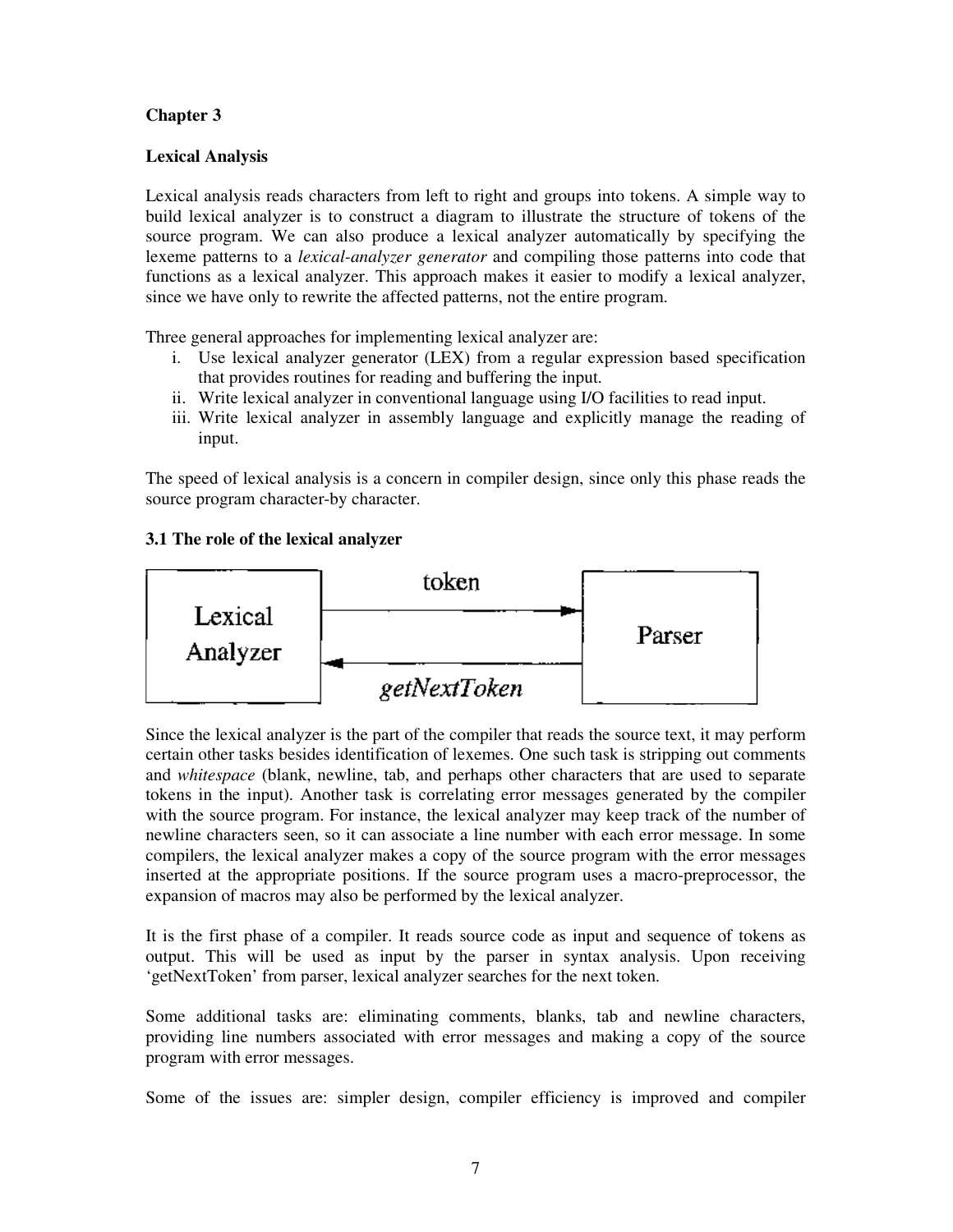portability is enhanced.

### **Tokens, patterns and lexemes**

Token is a terminal symbol in the grammar for the source language. When the character sequence 'pi' appears in the source program, a token representing identifier is returned to the parser. A *token* is a pair consisting of a token name and an optional attribute value. The token name is an abstract symbol representing a kind of lexical unit, e.g., a particular keyword, or a sequence of input characters denoting an identifier. The token names are the input symbols that the parser processes. In what follows, we shall generally write the name of a token in boldface. We will often refer to a token by its token name.

Pattern is a rule describing the set of lexemes that can represent a particular token in source programs. A *pattern* is a description of the form that the lexemes of a token may take. In the case of a keyword as a token, the pattern is just the sequence of characters that form the keyword. For identifiers and some other tokens, the pattern is a more complex structure that is *matched* by many strings.

Lexeme is a sequence of characters in the source program that is matched by the pattern for a token. A *lexeme* is a sequence of characters in the source program that matches the pattern for a token and is identified by the lexical analyzer as an instance of that token.

In many programming languages, the following classes cover most or all of the tokens:

1. One token for each keyword. The pattern for a keyword is the same as the keyword itself.

2. Tokens for the1 operators, either individually or in classes such as the token comparison.

3. One token representing all identifiers.

4. One or more tokens representing constants, such as numbers and literal

5. Tokens for each punctuation symbol, such as left and right parentheses, comma, and semicolon.

## **Attributes for tokens**

A token has only a single attribute – a pointer to the symbol-table entry in which the information about the token is kept. The token names and associated attribute values for the statement

$$
E = M * C ** 2
$$

are written below as a sequence of pairs.

 $\leq$ id, pointer to symbol-table entry for E $>$ <assign\_op>  $\le$ id, pointer to symbol-table entry for M $>$ <mult\_op>  $\le$ id, pointer to symbol-table entry for C $>$ <exp\_op> <number, integer value 2>

## **Lexical errors**

It is hard for a lexical analyzer to tell, without the aid of other components, that there is a source-code error. For instance, if the string f i is encountered for the first time in a C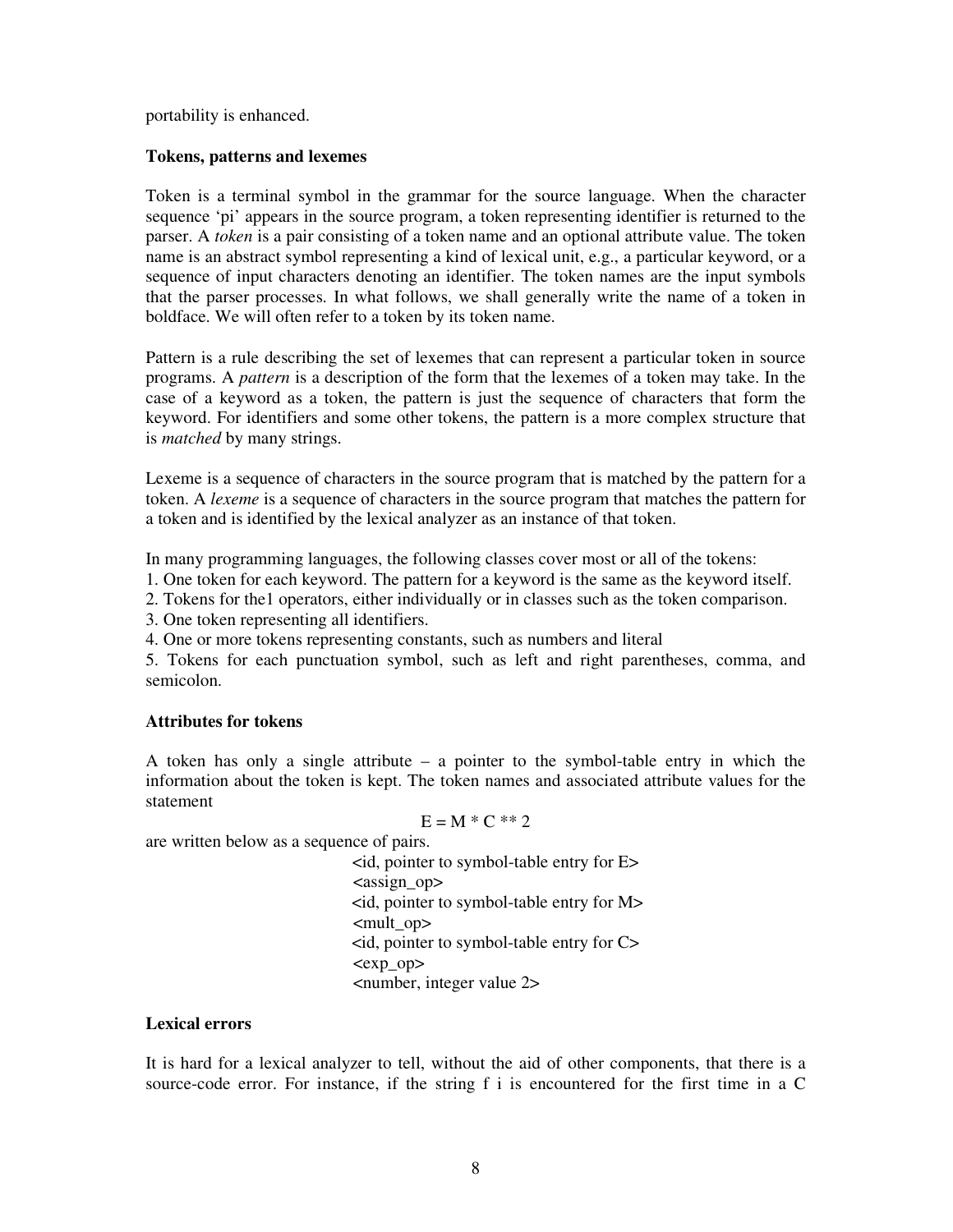program in the context:

$$
fi\left(\ a==f\left(\ x\ \right)\ \right)\ \ldots
$$

a lexical analyzer cannot tell whether f i is a misspelling of the keyword if or an undeclared function identifier. Since f i is a valid lexeme for the token id, the lexical analyzer must return the token id to the parser and let some other phase of the compiler — probably the parser in this case — handle an error due to transposition of the letters.

However, suppose a situation arises in which the lexical analyzer is unable to proceed because none of the patterns for tokens matches any prefix of the remaining input. The simplest recovery strategy is "panic mode" recovery. We delete successive characters from the remaining input, until the lexical analyzer can find a well-formed token at the beginning of what input is left. This recovery technique may confuse the parser, but in an interactive computing environment it may be quite adequate.

Other possible error-recovery actions are:

- 1. Delete one character from the remaining input.
- 2. Insert a missing character into the remaining input.
- 3. Replace a character by another character.
- 4. Transpose two adjacent characters.

## **3.2 Input Buffering**

Before discussing the problem of recognizing lexemes in the input, let us examine some ways that the simple but important task of reading the source program can be speeded. This task is made difficult by the fact that we often have to look one or more characters beyond the next lexeme before we can be sure we have the right lexeme.

## **Buffer Pairs**

Because of the amount of time taken to process characters and the large number of characters that must be processed during the compilation of a large source program, specialized buffering techniques have been developed to reduce the amount of overhead required to process a single input character.

Look ahead of characters in the input is necessary to identify tokens. Specified buffering techniques have been developed to reduce the large amount of time consumed in moving characters. A buffer (array) divided into two N-character halves, where N=number of characters on one disk block 'eof' marks the end of source file and it is different from input character

## E=M\*C\*\*2eof

Two pointers are maintained: beginning of the lexeme pointer and forward pointer.

Initially, both pointers point to the first character of the next lexeme to be found. Forward pointer scans ahead until a match for a pattern is found. Once the next lexeme is determined, processed and both pointers are set to the character immediately past the lexeme. If the forward pointer moves halfway mark, the right N half is filled with new characters. If the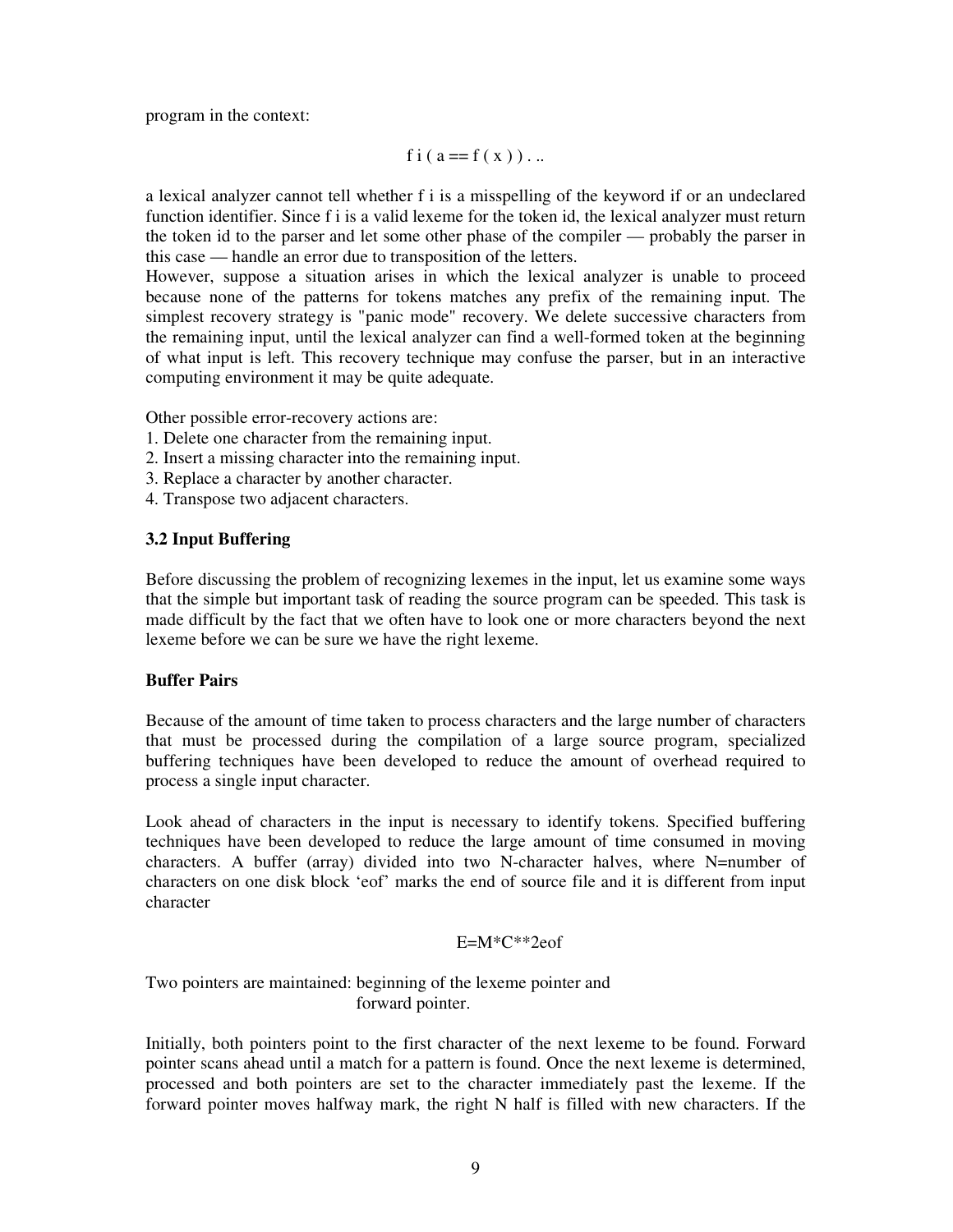forward pointer moves right end of the buffer then left N half is filled with new characters. The disadvantage is look ahead is limited and it is impossible to recognize tokens, when distance between the two pointers is more than the length of the buffer.

Advancing forward requires that we first test whether we have reached the end of one of the buffers, and if so, we must reload the other buffer from the input, and move forward to the beginning of the newly loaded buffer. As long as we never need to look so far ahead of the actual lexeme that the sum of the lexeme's length plus the distance we look ahead is greater than *N,* we shall never overwrite the lexeme in its buffer before determining it.

# **Sentinels**

It is an extra key inserted at the end of the array. It is a special, dummy character that can't be part of source program. With respect to buffer pairs, the code for advancing forward pointer is:

```
If forward is at the end of first half then begin reload 
   second half 
   forward=forward+1 
end 
elseif forward is at the end of second half then begin 
   reload first half 
   move forward to beginning of first half 
     end 
else 
   forward=forward+1
```
Instead of this, we provide an extra character, sentinel at the end of each half of the buffer. Sentinel is not part of our source program and works as 'eof'. Now only one test is sufficient, that is, if forward='eof' or not.

# **3.3 Specification of tokens**

An *alphabet* is any finite set of symbols. Typical examples of symbols are letters, digits, and punctuation. The set {0,1} is the *binary alphabet.* 

A *string* over an alphabet is a finite sequence of symbols drawn from that alphabet. In language theory, the terms "sentence" and "word" are often used as synonyms for "string." The length of a string *s*, usually written |s|, is the number of occurrences of symbols in *s*. For example, banana is a string of length six. The *empty string,* denoted e, is the string of length zero.

The following string-related terms are commonly used:

- 1. A *prefix* of string *s* is any string obtained by removing zero or more. symbols from the end of *s.* For example, ban, banana, and e are prefixes of banana.
- 2. A *suffix* of string *s* is any string obtained by removing zero or more symbols from the beginning of *s.* For example, nana, banana, and e are suffixes of banana.
- 3. A *substring* of *s* is obtained by deleting any prefix and any suffix from *s.* For instance, banana, nan, and e are substrings of banana.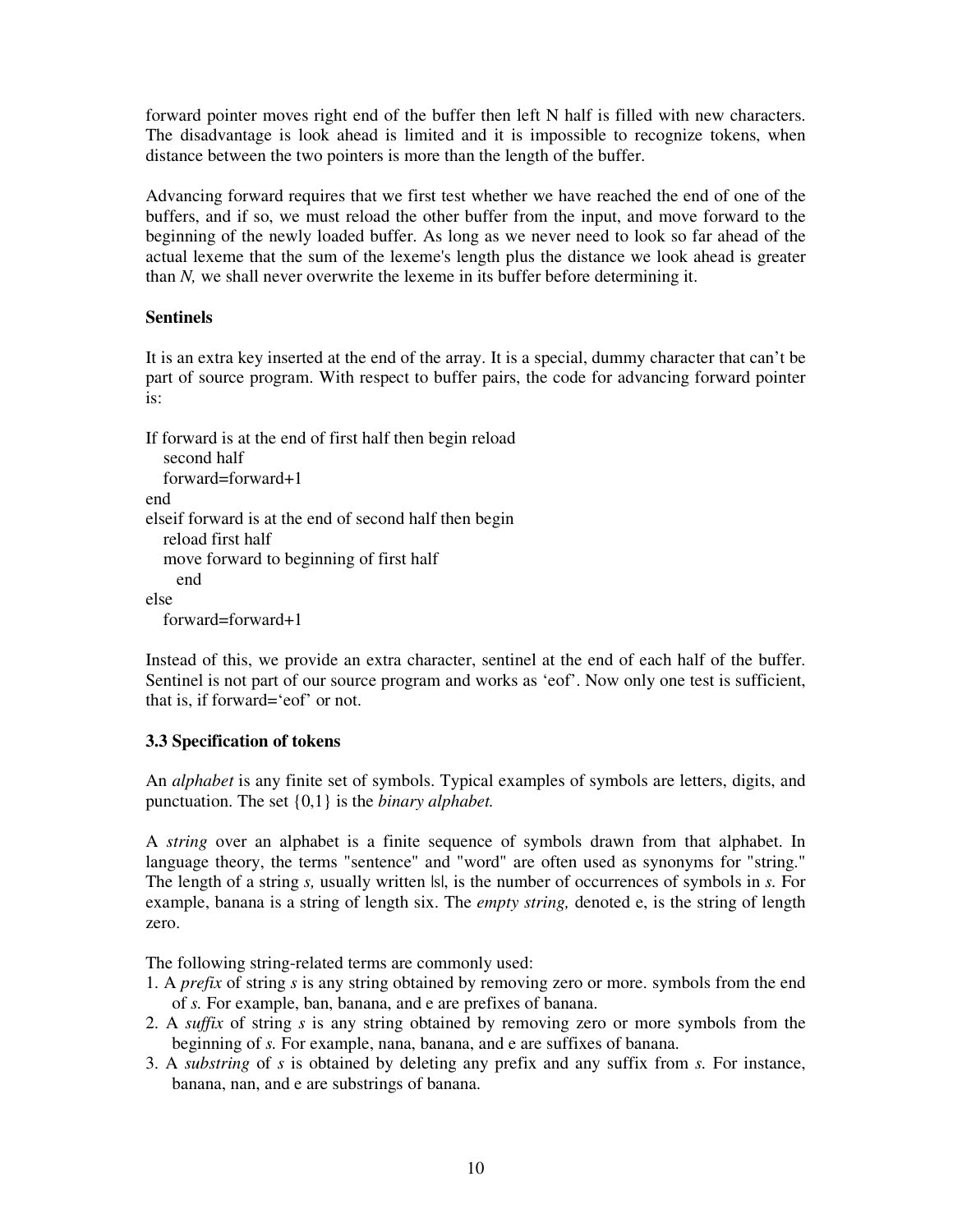- 4. The *proper* prefixes, suffixes, and substrings of a string *s* are those, prefixes, suffixes, and substrings, respectively, of *s* that are not e or not equal to *s* itself.
- 5. A *subsequence* of *s* is any string formed by deleting zero or more not necessarily consecutive positions of *s.* For example, baan is a subsequence of banana.

String (S): Sentence/word: finite set/sequence of symbols |S|=number of symbols in string S eg: S=banana, then |S|=6 Prefix(S): S=banana, ban Suffix(S): S=banana, nana Substring(S): S=banana, ba,na,na C: empty string,  $S = C$  then  $|S| = 0$ ,  $\emptyset$  = empty set Language: set of strings, L If x and y are strings then xy is concatenation  $SE = ES = S$  $S0= E$  $S1=S$  $S2 = SS$ S3=SSS  $Si=Si-1S$  (if  $i>0$ )

A *language* is any countable set of strings over some fixed alphabet. This definition is very broad. Abstract languages like 0, the *empty set,* or {e}, the set containing only the empty string, are languages under this definition. So too are the set of all syntactically well-formed C programs and the set of all grammatically correct English sentences, although the latter two languages are difficult to specify exactly.

### **Operations on languages**

LUD: Union operation, where L=set of alphabets

 ${A..Z,a..z}$  and D=set of digits  ${0..9}$ LD: Concatenation L4:exponentiation: set of strings with 4 letters  $L0=E$ Li=Li-1L L\*=all strings with  $\mathbb{C}$ : Kleene closure of L D+: set of all strings of digits of one or more

- 1. *L* U *D* is the set of letters and digits strictly speaking the language with 62 strings of length one, each of which strings is either one letter or one digit.
- 2. *LD* is the set of strings of length two, each consisting of one letter followed by one digit.
- 3. L4 is the set of all 4-letter strings.
- 4. *L\** is the set of all strings of letters, including e, the empty string.
- 5. *L(L* U *D)\** is the set of all strings of letters and digits beginning with a letter.
- 6. *D+* is the set of all strings of one or more digits.

# **Regular Expressions**

It is a notation which allows defining the sets precisely. eg: L(LUD)\* its regular expression is: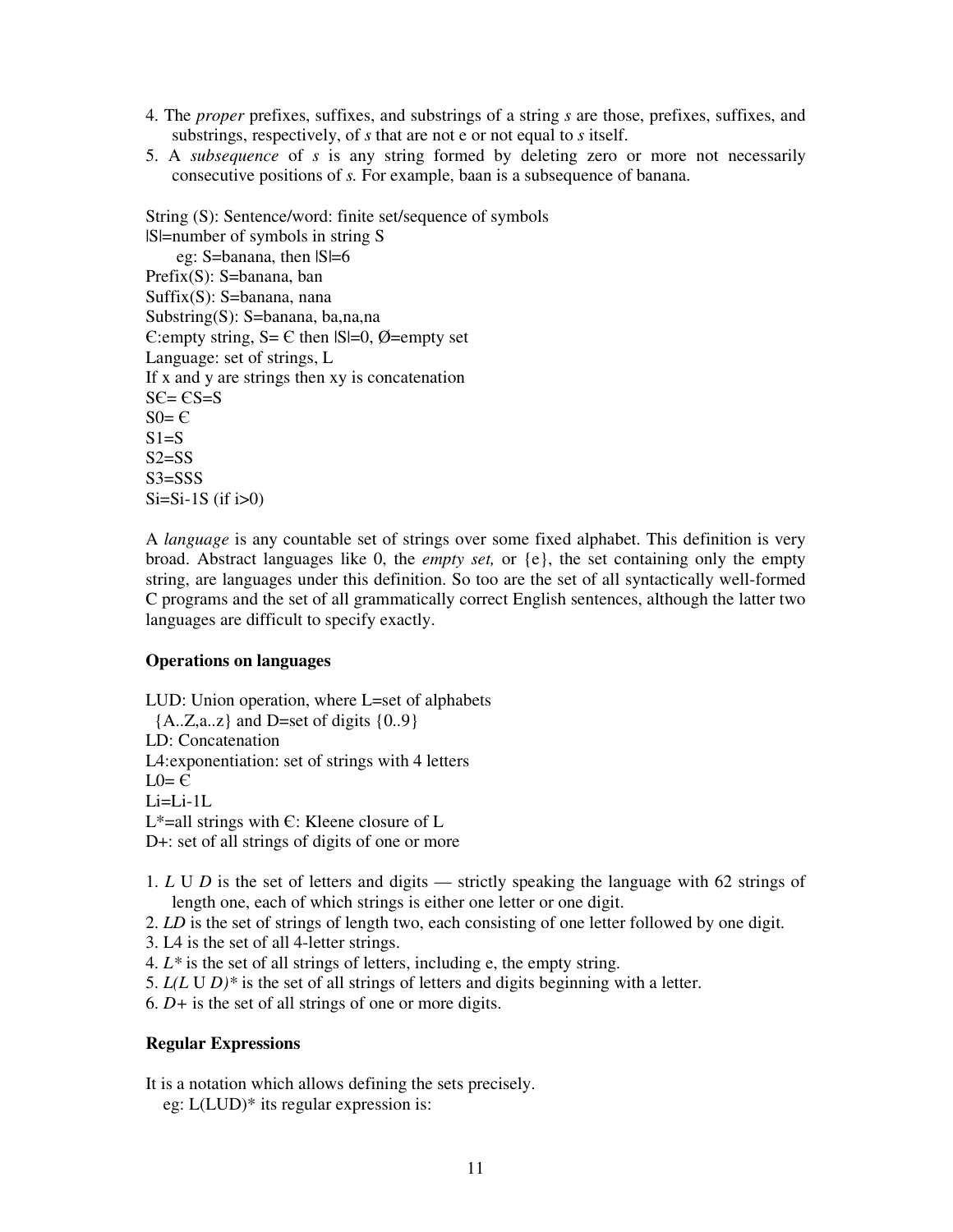letter(letter|digit)\*

Regular expression over alphabet  $\sum$  has following rules:

 $\epsilon$  is a regular expression, the set containing empty string a is a regular expression, if a belongs to  $\Sigma$  that is {a} set containing the string a. Suppose r and s are regular expression denoting the languages  $L(r)$  and  $L(s)$  then,

 $(r|s)$  is a regular expression denoting  $L(r)UL(s)$ 

rs is a regular expression denoting  $L(r)L(s)$ 

 $(r)^*$  is a regular expression denoting  $(L(r))^*$ 

 $(r)$  is a regular expression denoting  $L(r)$ 

A language denoted by regular expression is said to be a regular set  $*$ , concatenation and  $\mathsf{l}$ has

highest to lowest precedence with left associative

 If two regular expression 'r' and 's' denote the same language, we say 'r' and 's' are equivalent

and write r=s

**BASIS:** There are two rules that form the basis:

- 1. e is a regular expression, and  $L(e)$  is  $\{e\}$ , that is, the language whose sole member is the empty string.
- 2. If *a* is a symbol in E, then **a** is a regular expression, and  $L(a) = \{a\}$ , that is, the language with one string, of length one, with *a* in its one position.

Note that by convention, we use italics for symbols, and boldface for their corresponding regular expression.1

**INDUCTION:** There are four parts to the induction whereby larger regular expressions are built from smaller ones. Suppose r and *s* are regular expressions denoting languages *L(r)* and *L(s),* respectively.

1. (r) $|(s)$  is a regular expression denoting the language  $L(r) U L(s)$ .

2. (r)(s) is a regular expression denoting the language  $L(r)L(s)$ .

3. (r)\* is a regular expression denoting  $(L(r))^*$ .

4. (r) is a regular expression denoting *L(r).* This last rule says that we can add additional pairs of

parentheses around expressions without changing the language they denote.

The following table shows some of the regular expressions along with there possible regular sets:

| set                          |
|------------------------------|
| ${a,b}$                      |
| ${aa, ab, ba, bb}$           |
| $\{C, a, aa, aaa, \dots\}$   |
| $\{C, a, aa, b, bb, \dots\}$ |
| ${a,b,ab,aa}$ , aa $b,$      |
|                              |

## **Algebraic properties**

- $\cdot$  r|s=s|r
- $r|(s|t)=(r|s)|t$
- $(rs)$ t=r(st)
- $r(s|t)=r s|r t$
- $(s|t)$ r=sr $|tr$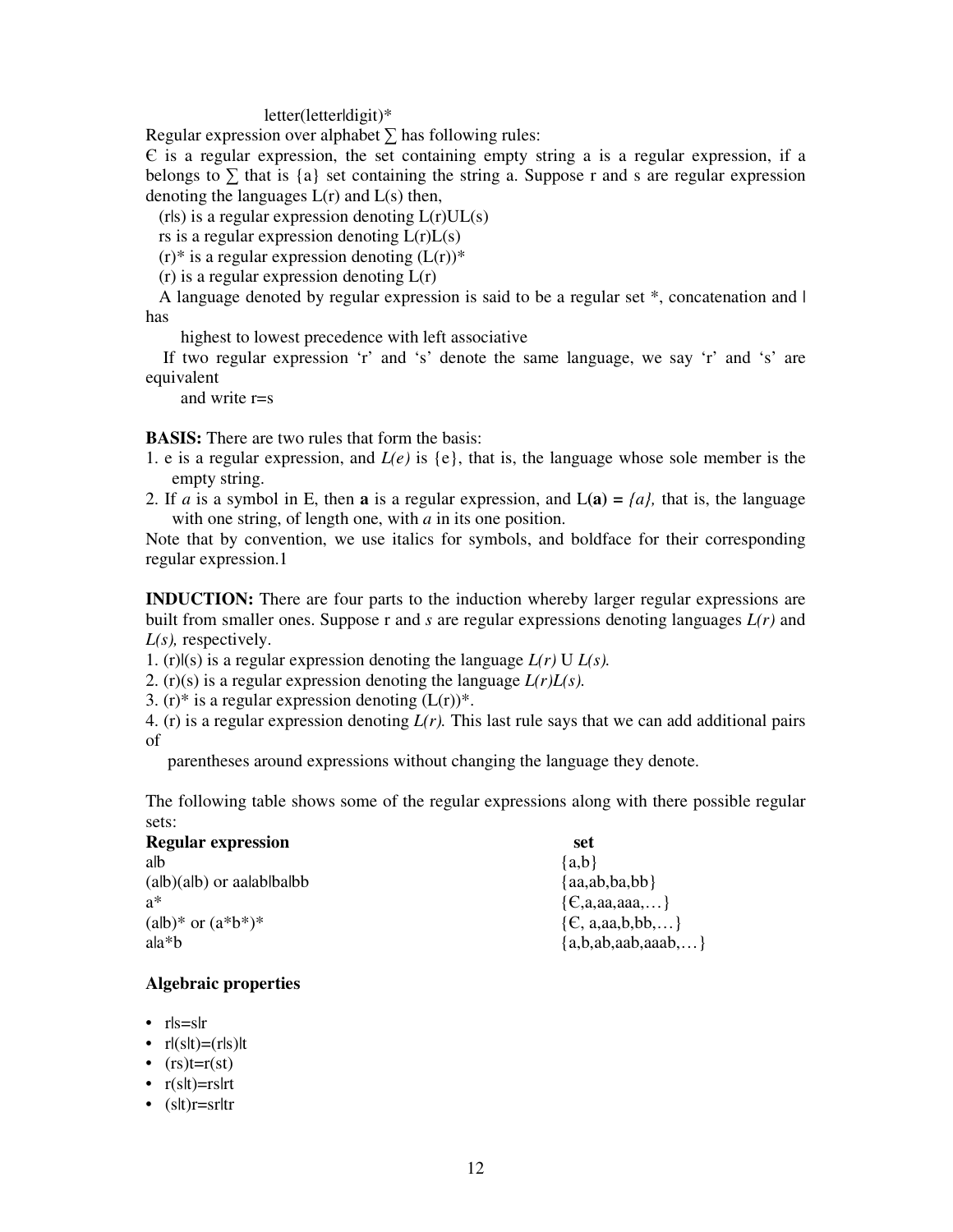- $Er=r$
- $r \in \mathbb{F}$
- $r^* = (r | E)^*$
- $r^{**}=r^*$

# **Regular definition**

It is a sequence of definitions of the form  $d1\rightarrow r1$  $d2\rightarrow r2$  and so on where di is distinct name and ri is regular expression For example, letter→A|B|..|Z|a|b|..|z digit $\rightarrow$ 0|1|..|9 id→letter(letter|digit)\*

# **Extensions of regular expressions (Notational shorthands)**

One or more instances: unary postfix operator '+' eg: if 'r' is a regular expression denoting the language L(r) then  $(r)$ + is a regular expression denoting the language  $(L(r))$ + a+ is a regular expression of set of all strings of one or more a's  $r^*$ =r+l  $\epsilon$ r+=rr\* Zero or one instance :unary postfix operator '?' eg: r? means r|Є If 'r' is a regular expression denoting the language  $L(r)$  then  $(r)$ ? is a regular expression denoting the language  $L(r)U\{\in\}$ 

# **Character class**

[abc] denotes the regular expression alble [a-z] denotes the regular expression albl...|z

# **3.4 Recognition of tokens**

In the previous section we learned how to express patterns using regular expressions. Now, we must study how to take the patterns for all the needed tokens and build a piece of code that examines the input string and finds a prefix that is a lexeme matching one of the patterns. Consider the following grammar, fragment/regular definitions:

```
stmt\rightarrowif expr then stmt | if expr then stmt else stmt | \epsilon expr→term relop term | term
    term→id | num
if \rightarrow ifthen \rightarrow then
else \rightarrow elserelop \rightarrow \langle \langle \langle = | \rangle | \rangle = | = | \langle \rangleid \rightarrow letter(leftterldigit)*num \rightarrow digit+(.digit+)?(C(+/-)? digit+)?• Keywords cannot be used as identifiers
```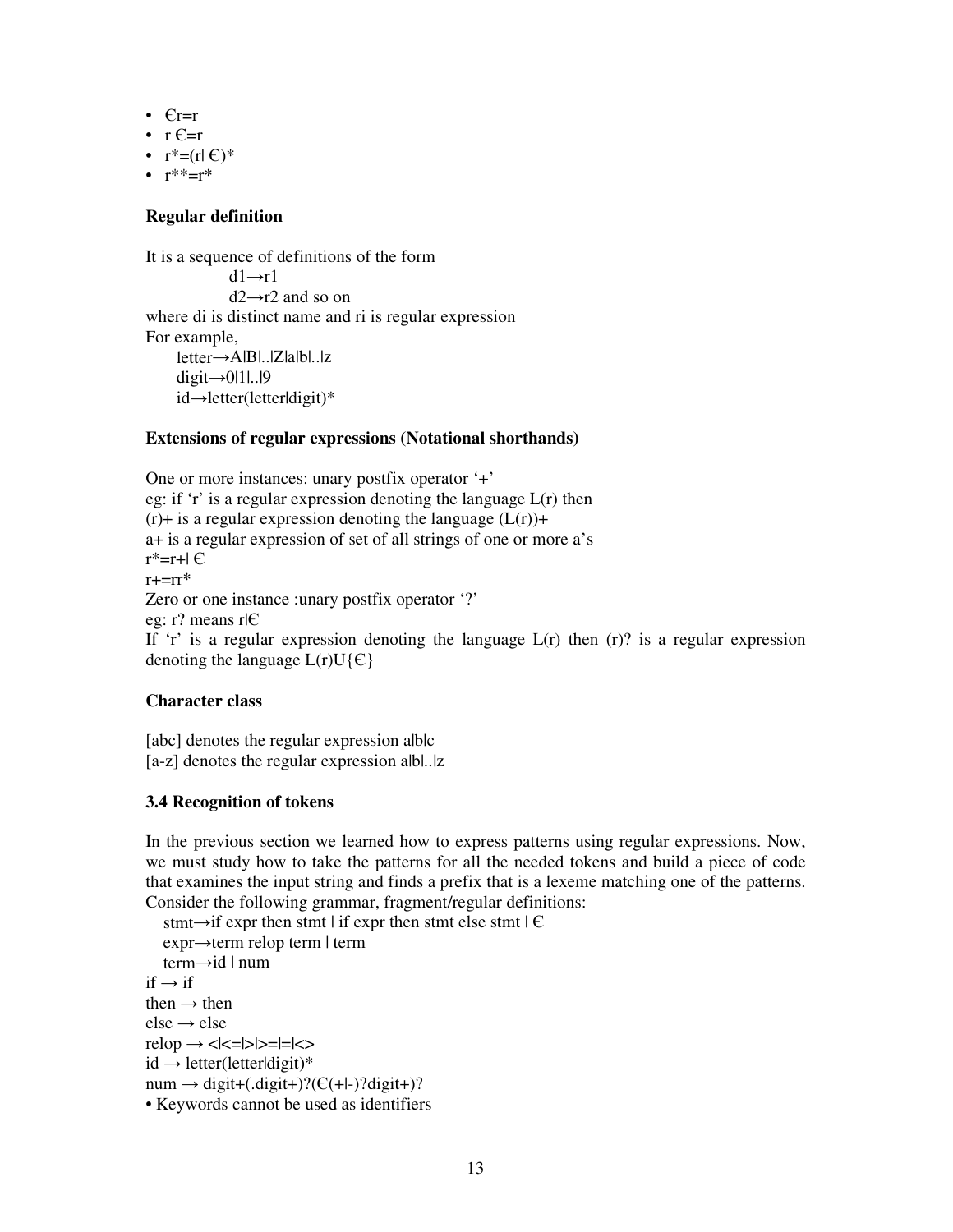- Num represents unsigned int and real numbers
- The regular definition, ws,
	- $delim \rightarrow blank$  | tab | newline

 $ws \rightarrow$  delim+

If 'ws' is found, the lexical analyzer does not return a token to the parser. Our goal is to construct a lexical analyzer to produce a pair consisting of token and attribute-value as output using the translation table

## **Transition diagrams**

These are the flow charts, as an intermediate step in the construction of a lexical analyzer. This takes actions when a lexical analyzer is called by the parser to get the next token. We use transition diagram to keep track of information about characters that are seen as and when the forward pointer scans the input. Lexeme beginning pointer points to the character following the last lexeme found.

E=M\* C\*\*2eof

*Transition diagrams* have a collection of nodes or circles, called *states.* Each state represents a condition that could occur during the process of scanning the input looking for a lexeme that matches one of several patterns. We may think of a state as summarizing all we need to know about what characters we have seen between the *lexemeBegin* pointer and the *forward*  pointer.

*Edges* are directed from one state of the transition diagram to another. Each edge is *labeled*  by a symbol or set of symbols. If we are in some state**,** and the next input symbol is *a,* we look for an edge out of state *s* labeled by *a* (and perhaps by other symbols, as well). If we find such an edge, we advance the *forward* pointer arid enter the state of the transition diagram to which that edge leads. We shall assume that all our transition diagrams are *deterministic,*  meaning that there is never more than one edge out of a given state with a given symbol among its labels. We shall relax the condition of determinism, making life much easier for the designer of a lexical analyzer, although trickier for the implementer. Some important conventions about transition diagrams are:

- 1. Certain states are said to be *accepting,* or *final.* These states indicate that a lexeme has been found, although the actual lexeme may not consist of all positions between the *lexemeBegin* and *forward* pointers. We always indicate an accepting state by a double circle, and if there is an action to be taken — typically returning a token and an attribute value to the parser — we shall attach that action to the accepting state.
- 2. In addition, if it is necessary to retract the *forward* pointer one position (i.e., the lexeme does not include the symbol that got us to the accepting state), then we shall additionally place a \* near that accepting state. In our example, it is never necessary to retract *forward* by more than one position, but if it were, we could attach any number of \*'s to the accepting state.
- 3. One state is designated the *start state,* or *initial state;* it is indicated by an edge, labeled "start," entering from nowhere. The transition diagram always begins in the start state before any input symbols have been read.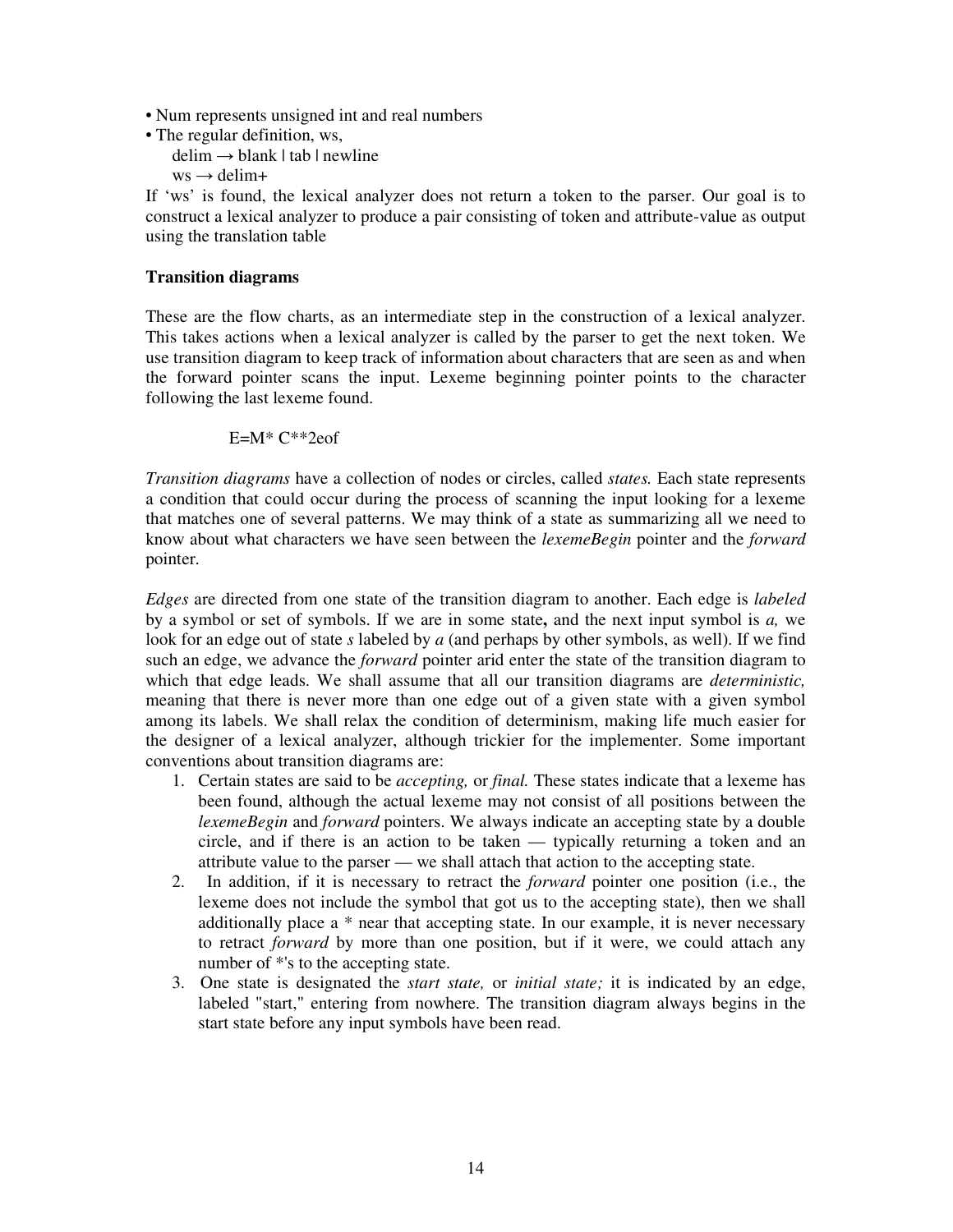

## **Implementation of** *relop* **transition diagram**

### **Recognition of Reserved Words and Identifiers**

There are two ways that we can handle reserved words that look like identifiers:

1. Install the reserved words in the symbol table initially. A field of the symbol-table entry indicates that these strings are never ordinary identifiers, and tells which token they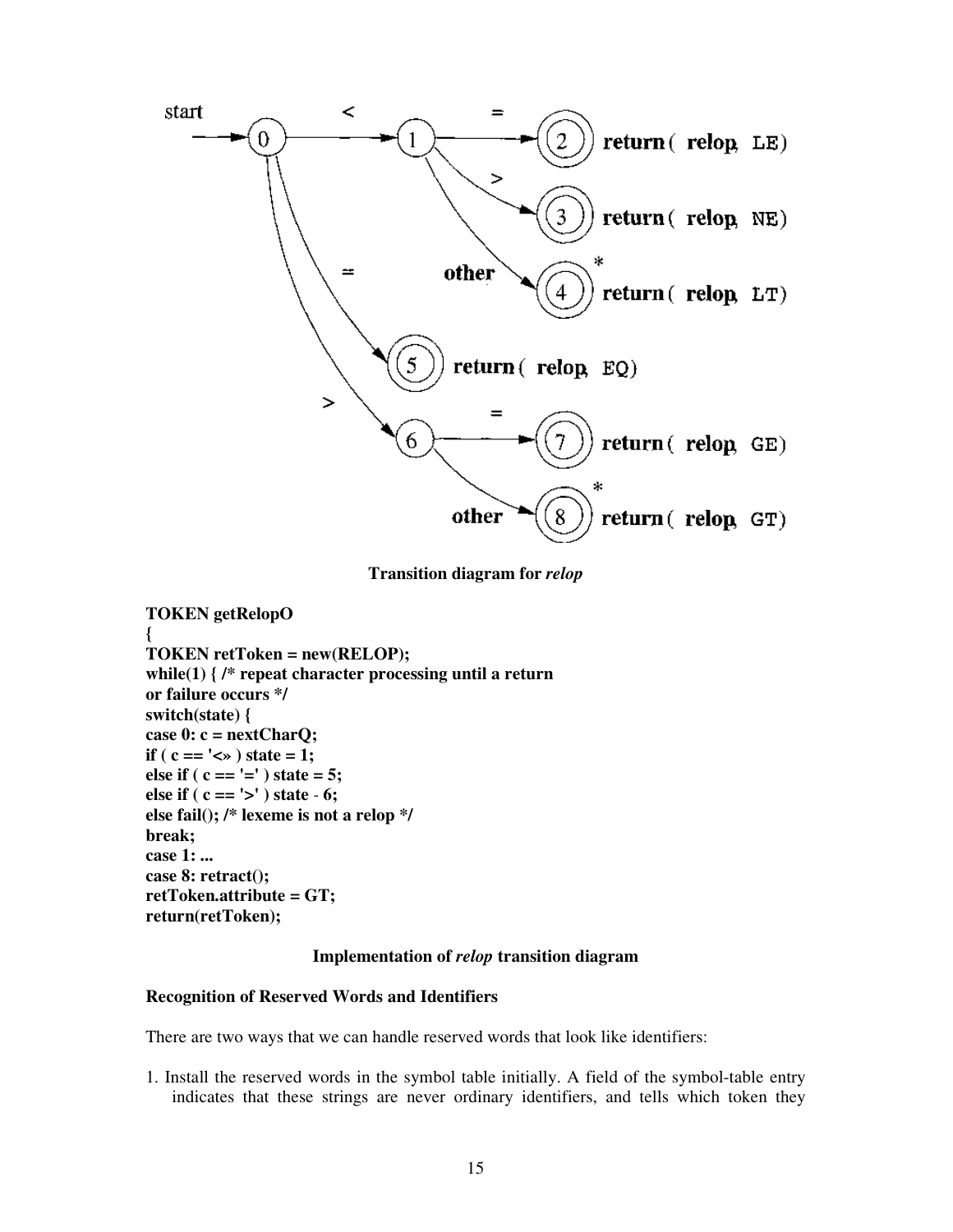represent. When we find an identifier, a call to *installlD* places it in the symbol table if it is not already there and returns a pointer to the symbol-table entry for the lexeme found. Of course, any identifier not in the symbol table during lexical analysis cannot be a reserved word, so its token is **id.** The function *getToken* examines the symbol table entry for the lexeme found, and returns whatever token name the symbol table says this lexeme represents — either **id** or one of the keyword tokens that was initially installed in the table.

2. Create separate transition diagrams for each keyword; an example for the keyword **then**. Note that such a transition diagram consists of states representing the situation after each successive letter of the keyword is seen, followed by a test for a "nonletter-or-digit," i.e., any character that cannot be the continuation of an identifier. It is necessary to check that the identifier has ended, or else we would return token **t h e n** in situations where the correct token was **id,** with a lexeme like t h e n e x t v a l u e that has **then** as a proper prefix. If we adopt this approach, then we must prioritize the tokens so that the reservedword tokens are recognized in preference to id, when the lexeme matches both patterns.

## **Architecture of a transition diagram based lexical analyzer**

A sequence of transition diagrams can be converted into a program to look for the tokens. The size of the program is propositional to the number of states and edges in the diagrams. Each state gets a segment of code (module). Nextchar() is to read a next char from the input buffer. fail() calls an error recovery routine, when error is encountered. lexical value returns tokens when id or num is found by install-id() and install\_num() respectively. state&start keep track of the present and start state.

There are several ways that a collection of transition diagrams can be used to build a lexical analyzer. Regardless of the overall strategy, each state is represented by a piece of code. We may imagine a variable state holding the number of the current state for a transition diagram. A switch based on the value of state takes us to code for each of the possible states, where we find the action of that state. Often, the code for a state is itself a switch statement or multiway branch that determines the next state by reading and examining the next input character.

We could arrange for the transition diagrams for each token to be tried sequentially. Then, the function **fail()** resets the pointer **forward** and starts the next transition diagram, each time it is called. This method allows us to use transition diagrams for the individual keywords. We have to use these before we use the diagram for id, in order for the keywords to be reserved words.

We could run the various transition diagrams "in parallel," feeding the next input character to all of them and allowing each one to make whatever transitions it required. If we use this strategy, we must be careful to resolve the case where one diagram finds a lexeme that matches its pattern, while one or more other diagrams are still able to process input. The normal strategy is to take the longest prefix of the input that matches any pattern. That rule allows us to prefer identifier the next to keyword then, or the operator -> to -, for example.

The preferred approach is to combine all the transition diagrams into one. We allow the transition diagram to read input until there is no possible next state, and then take the longest lexeme that matched any pattern. This combination is easy, because no two tokens can start with the same character; i.e., the first character immediately tells us which token we are looking for. Thus, we could simply combine states into one start state, leaving other